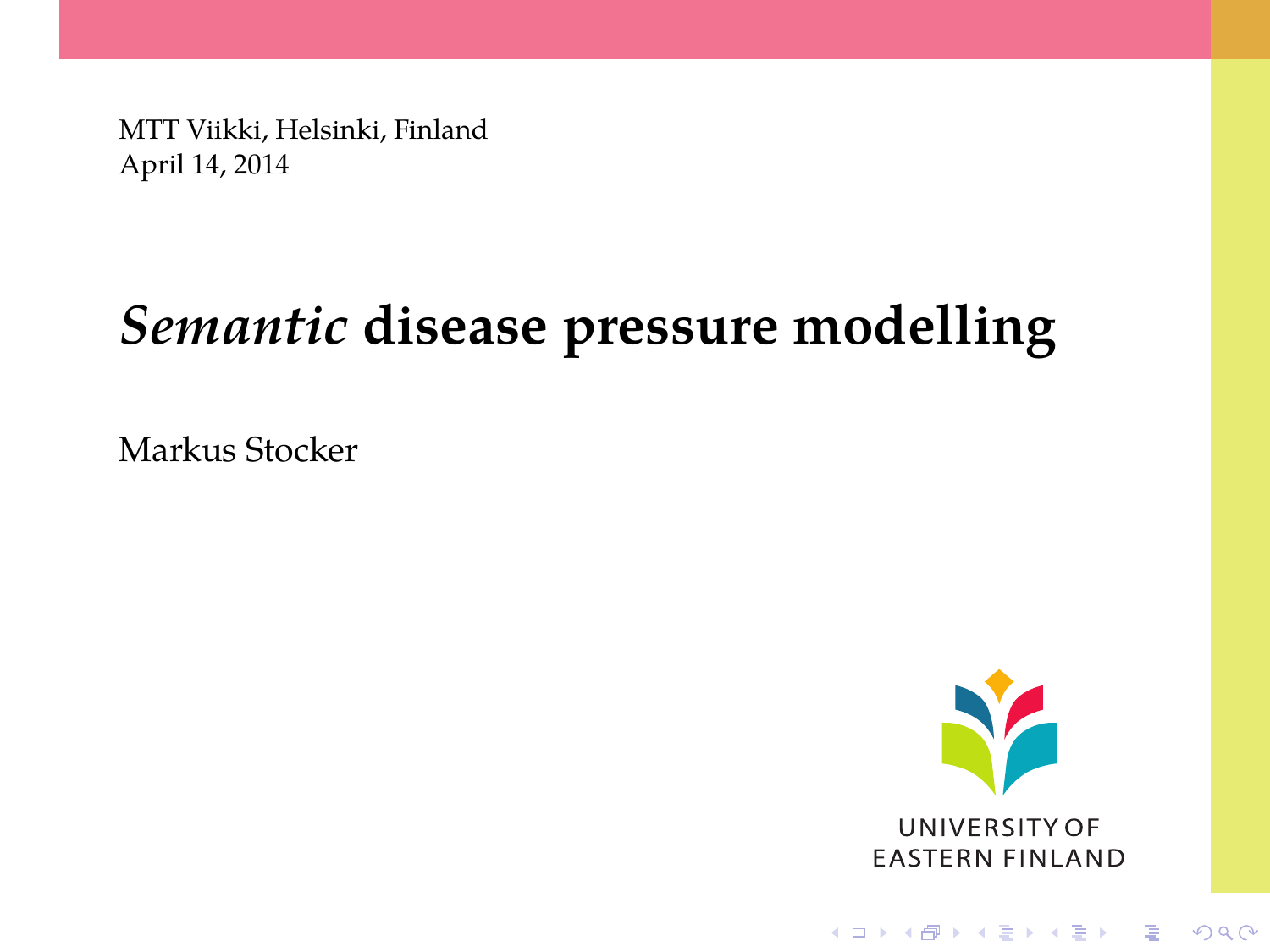## The idea

- $\blacktriangleright$  Implement disease pressure modelling using Wavellite
- Given sensor data and a disease pressure model
	- $\blacktriangleright$  Learn about (acute) outbreak situations
	- $\triangleright$  Of pathogens at agricultural parcels
- $\triangleright$  Disease pressure modelling useful to farmers
	- $\blacktriangleright$  Early warning for pathogen outbreaks
	- $\blacktriangleright$  Implement control measures based on predicted situations

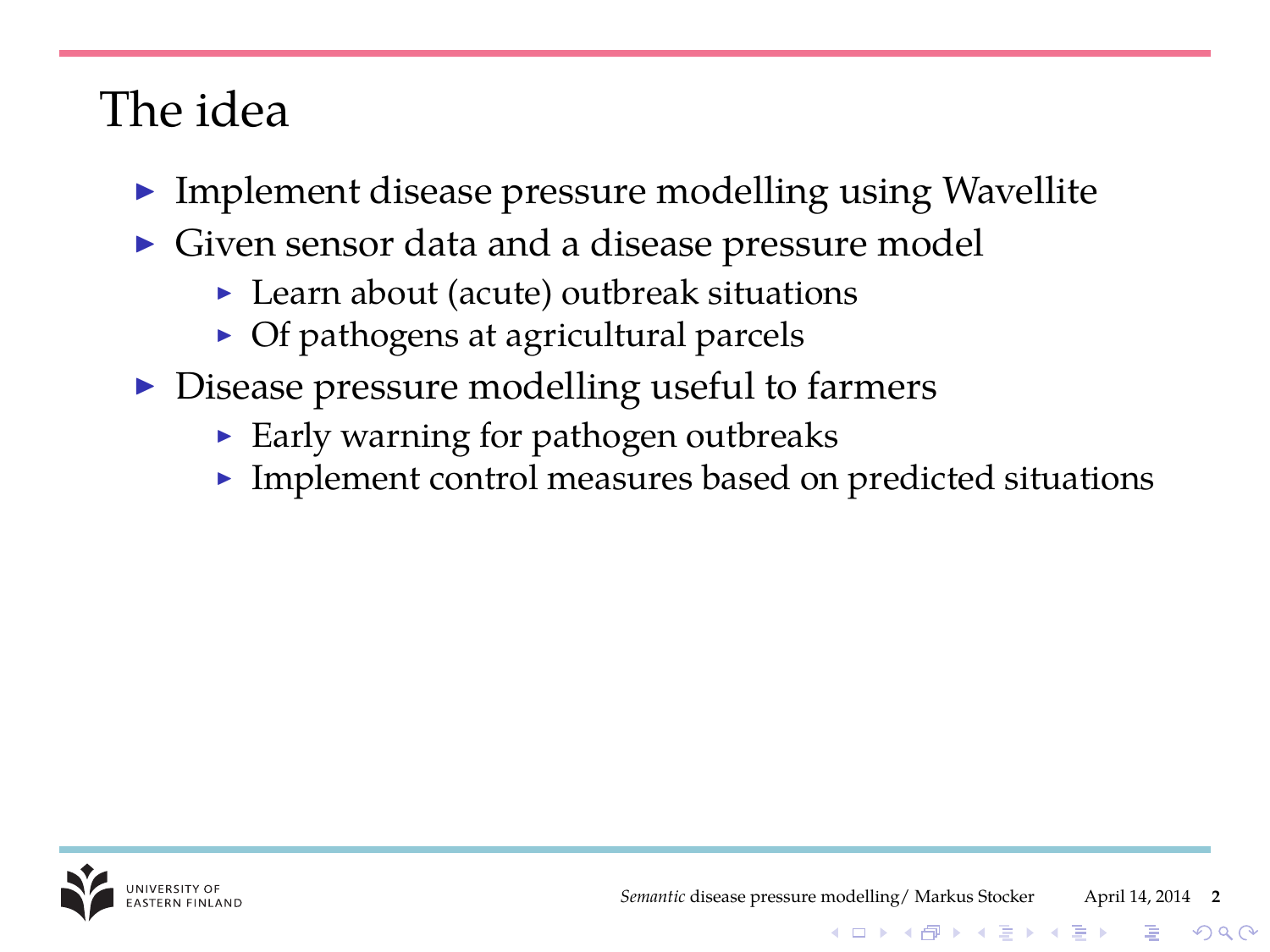## **Materials**

- $\triangleright$  Agricultural parcel data
	- $\triangleright$  GIS (polygon) data for 41 agricultural parcels
	- $\triangleright$  Available as ArcGIS shapefile
- $\blacktriangleright$  Soil weather data
	- $\triangleright$  For T, RH, WS by one weather station at 15 minutes interval
	- $\blacktriangleright$  May 1 till August 31, 2013
	- $\triangleright$  Available as MS Excel document
- $\blacktriangleright$  The model
	- $\blacktriangleright$  Physically-based environmental model
	- $\blacktriangleright$  Pathogen-specific daily and accumulated index
	- $\blacktriangleright$  (Acute) outbreak situation if index  $>$  (75) 50
	- $\triangleright$  Available as MS Word document



**KOD KAR KED KED E LOQO**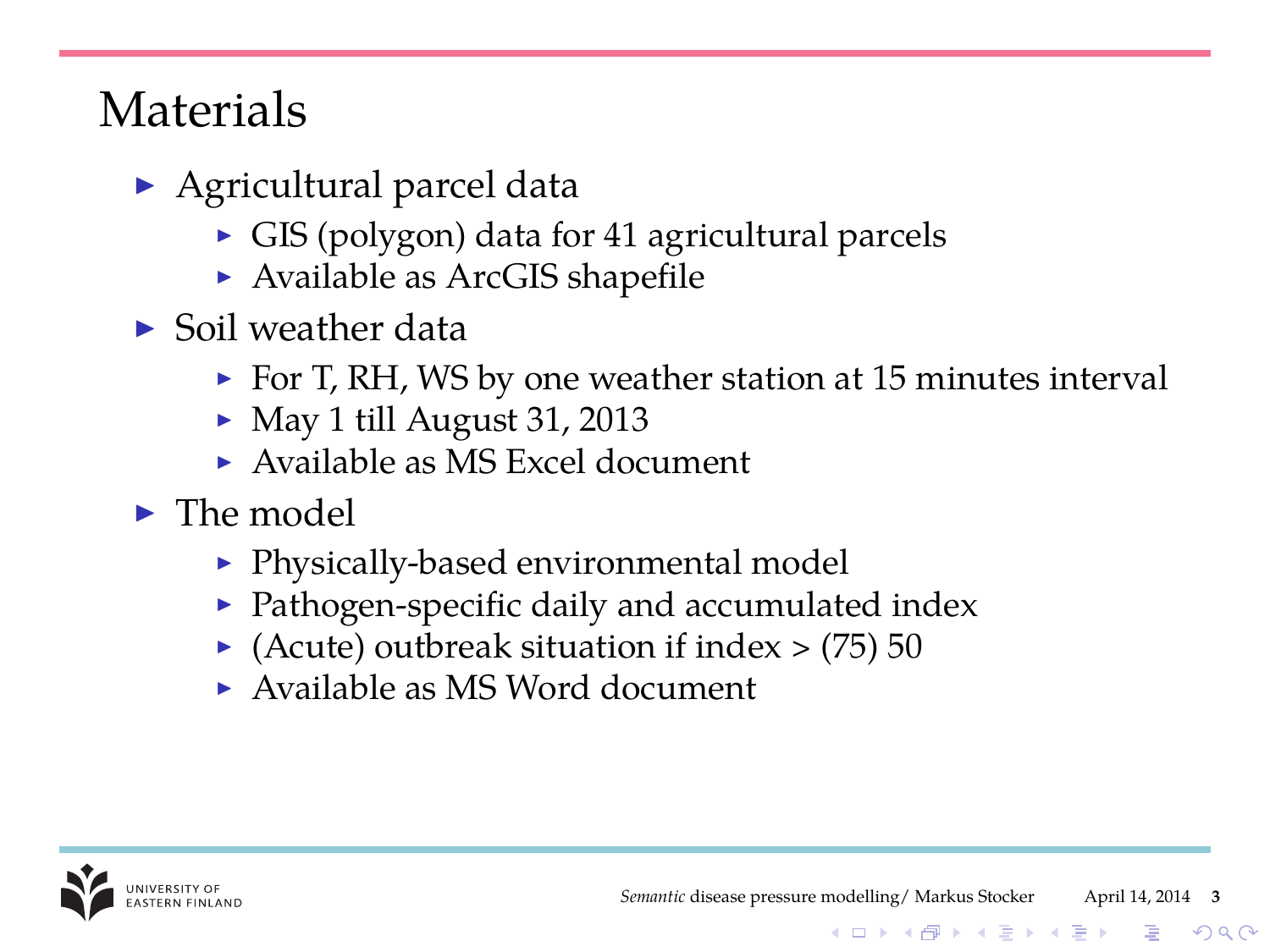## **Wavellite**

- $\blacktriangleright$  Modelling and software framework
- $\blacktriangleright$  Aimed at situation awareness in environmental monitoring
- $\blacktriangleright$  Modelling
	- $\triangleright$  Sensors and their data obtained in measurement
	- $\triangleright$  Datasets and data derived in computations
	- $\triangleright$  Situations observed/predicted in monitored environment
- $\blacktriangleright$  Software
	- $\blacktriangleright$  Implementation of situation assessment/awareness tasks
	- $\blacktriangleright$  Assessment is process of achieving situation awareness
- $\blacktriangleright$  Core types
	- $\blacktriangleright$  Sensor observation
	- $\blacktriangleright$  Dataset observation
	- $\blacktriangleright$  Situation
- $\blacktriangleright$  Types defined formally and explicitly in ontologies



**KOD KAR KED KED E LOQO**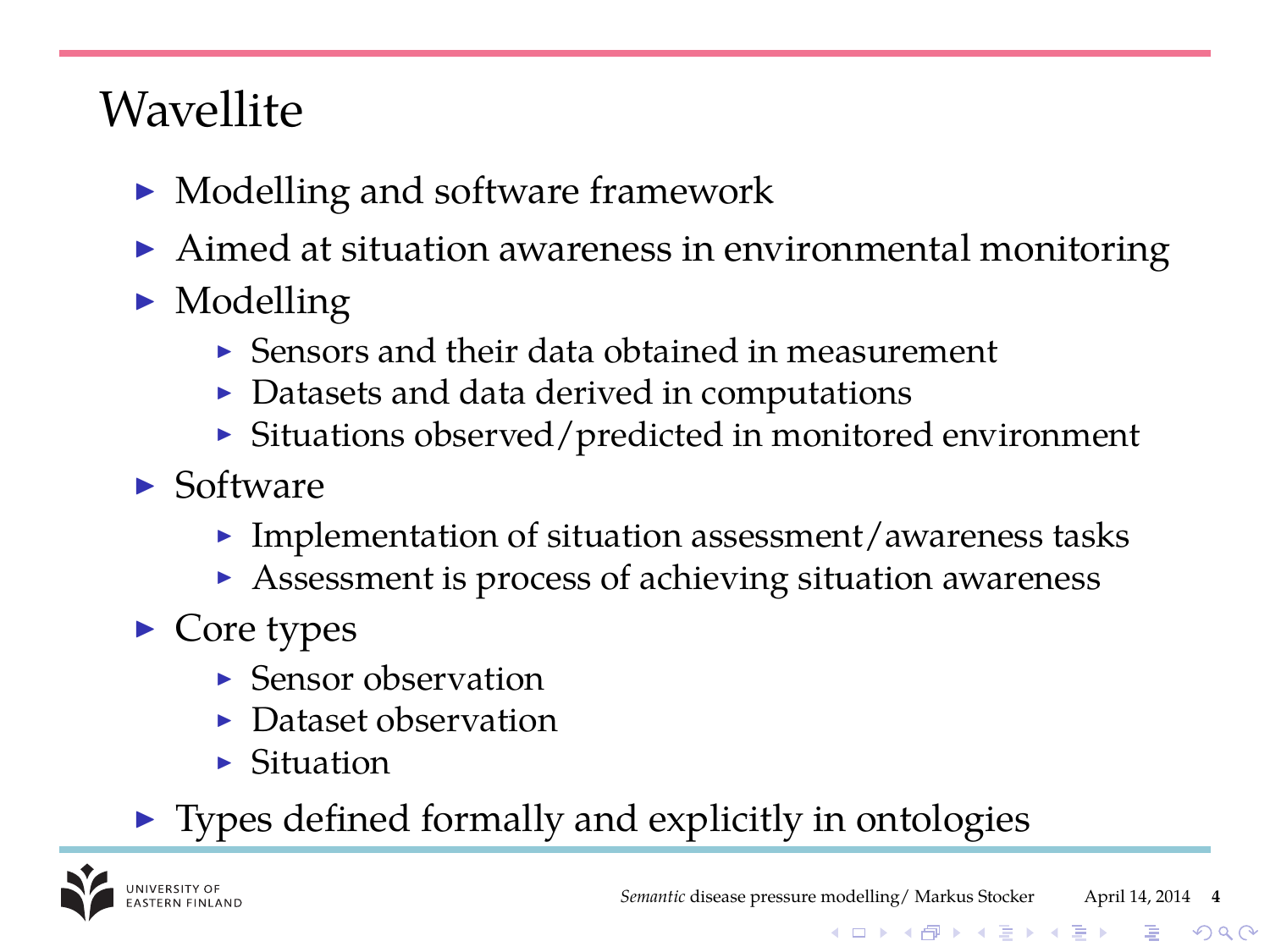- $\blacktriangleright$  GIS data
	- $\triangleright$  Modelled as agricultural parcels, i.e. spatial regions
	- $\triangleright$  Conversion of ArcGIS data to Wavellite RDF
- $\blacktriangleright$  Example for Pelto A

```
@prefix mtt: <http://envi.uef.fi/wavellite/mtt#> .
@prefix geo: <http://www.opengis.net/ont/geosparql#> .
@prefix rdf: <http://www.w3.org/1999/02/22-rdf-syntax-ns#> .
@prefix sf: <http://www.opengis.net/ont/sf> .
```

```
mtt:agricultural-parcel-9270503501-A
        rdf:type mtt:AgriculturalParcel .
mtt:agricultural-parcel-9270503501-A
        geo:hasGeometry mtt:795affd6-9216-4cd1-8938-5ff51d2b6076 .
mtt:795affd6-9216-4cd1-8938-5ff51d2b6076>
        rdf:type sf:Polygon .
mtt:795affd6-9216-4cd1-8938-5ff51d2b6076>
        geo:asWKT "POLYGON ((24.37 60.42, ...))"^^geo:wktLiteral .
```


K ロ ▶ K @ ▶ K 할 ▶ K 할 ▶ (할 수 있다)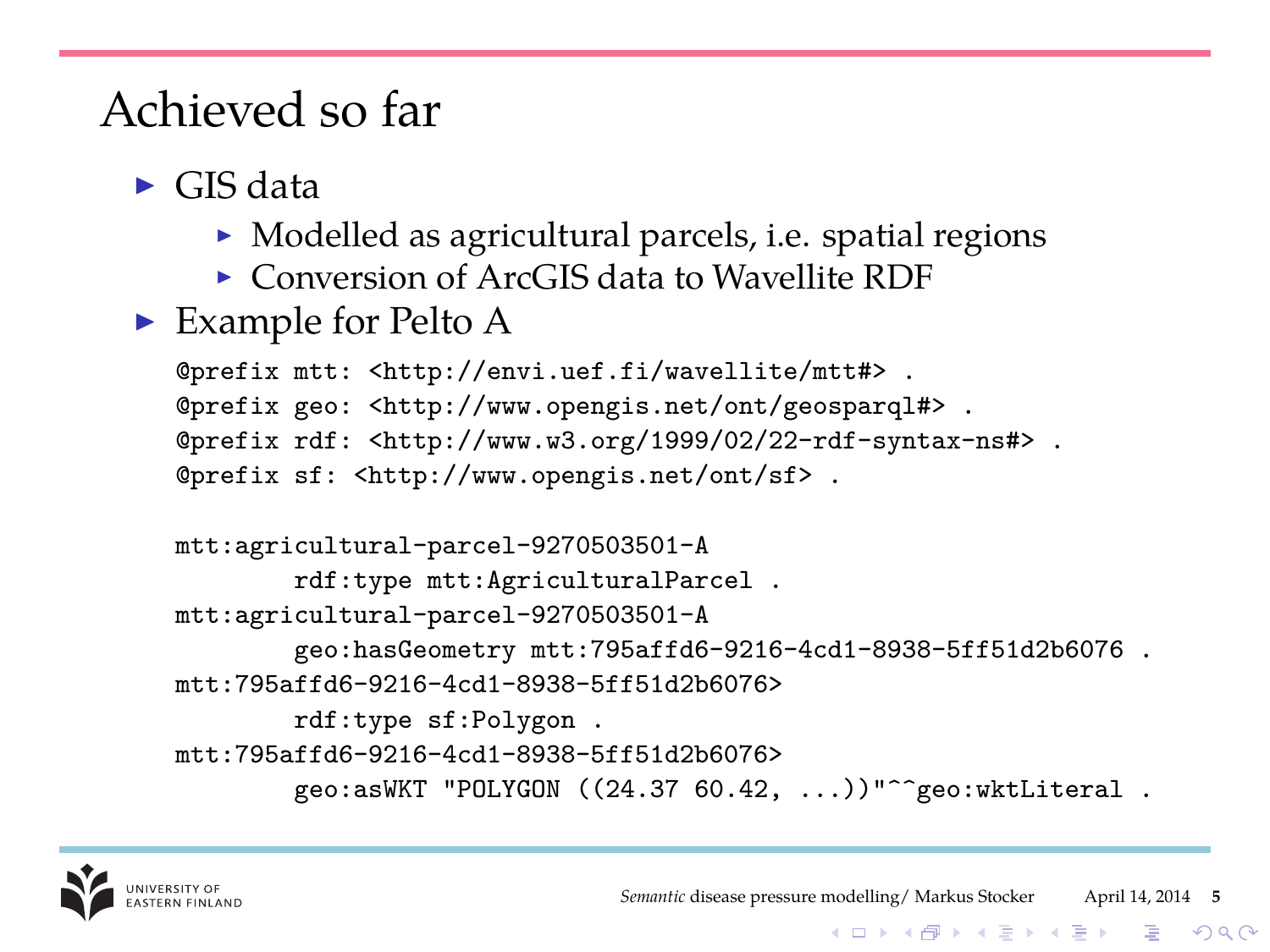- $\blacktriangleright$  Sensor data
	- $\triangleright$  Modelled as sensor observations
	- $\triangleright$  Conversion from Excel document to Wavellite RDF
- $\blacktriangleright$  Example query

```
select ?time ?value
  where {[
      rdf:type woe:SensorObservation ;
       ssn:featureOfInterest matr:Air ;
       ssn:observedProperty quanTemperature:Temperature ;
       ssn:observedBy mtt:weather-station-36-hmp50 ;
       ssn:observationResultTime [ time:inXSDDateTime ?time ] ;
       ssn:observationResult [
           dul:hasRegion [ dul:hasRegionDataValue ?value ]
       ]
  ]}
\blacktriangleright Example result
  ?time = 2013-05-01T02:15:00+03:00, ?value = 0.85
```


K ロ ▶ K @ ▶ K 할 ▶ K 할 ▶ (할 수 있다)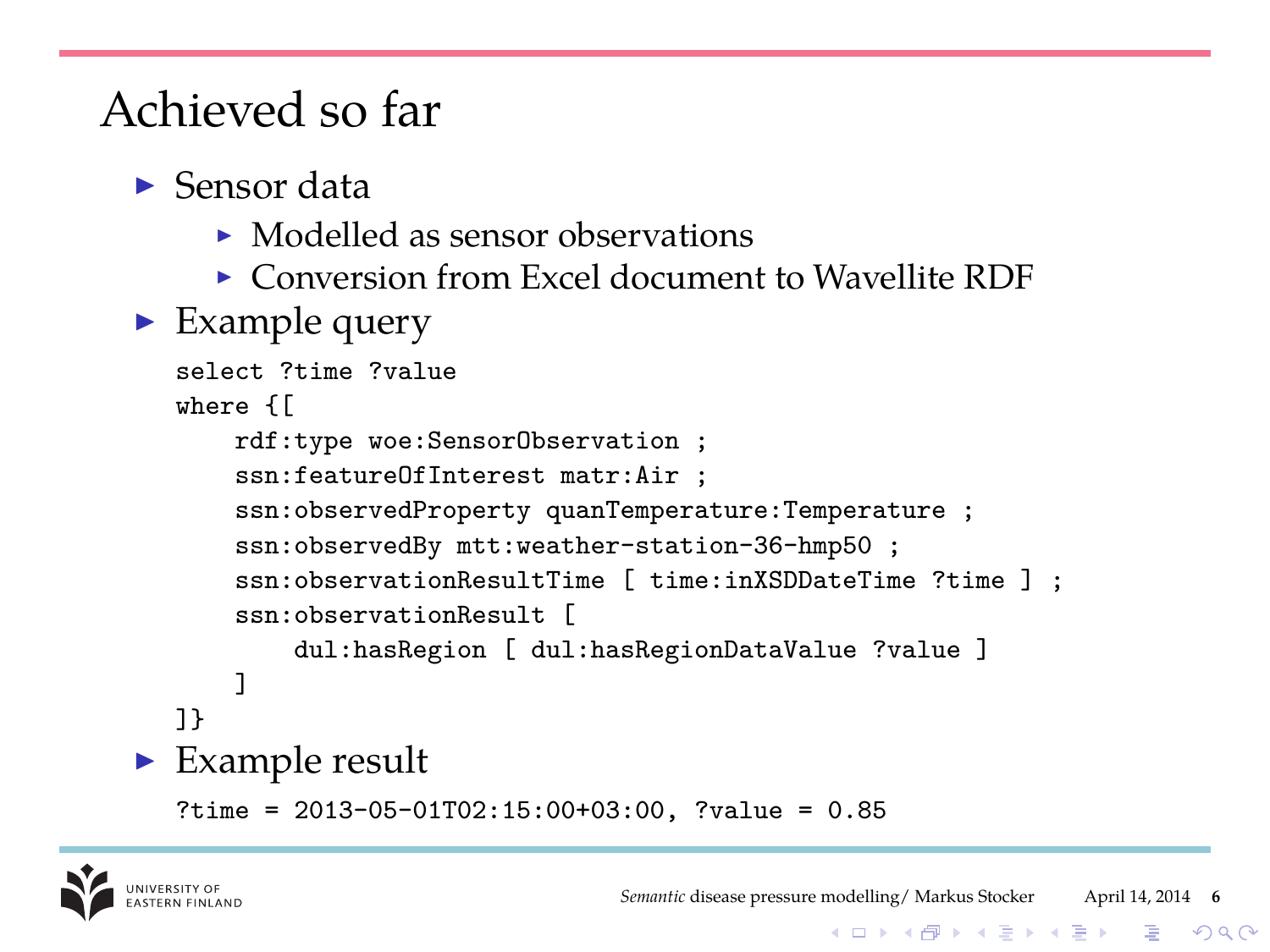- $\blacktriangleright$  Dataset for sensor data
	- $\triangleright$  Basically a "view" on all sensor data
	- $\triangleright$  Starting point for disease pressure computations
	- $\triangleright$  Roughly equivalent to original Excel document
- $\blacktriangleright$  Example query

```
select *
where {[
   qb:dataSet mtt:eb75c084-2536-42a8-97e9-f73ae1b3b762 ;
    sdmx:timePeriod [ time:inXSDDateTime ?time ] ;
   mtt:airTemperature ?temperature ;
   mtt:airRelativeHumidity ?relativeHumidity ;
   mtt:airWindSpeed ?windSpeed
]}
```
 $\blacktriangleright$  Example result

 $\triangleright$  Next slide with Stardog Web Console screenshot



**KOD KAR KED KED E LOQO**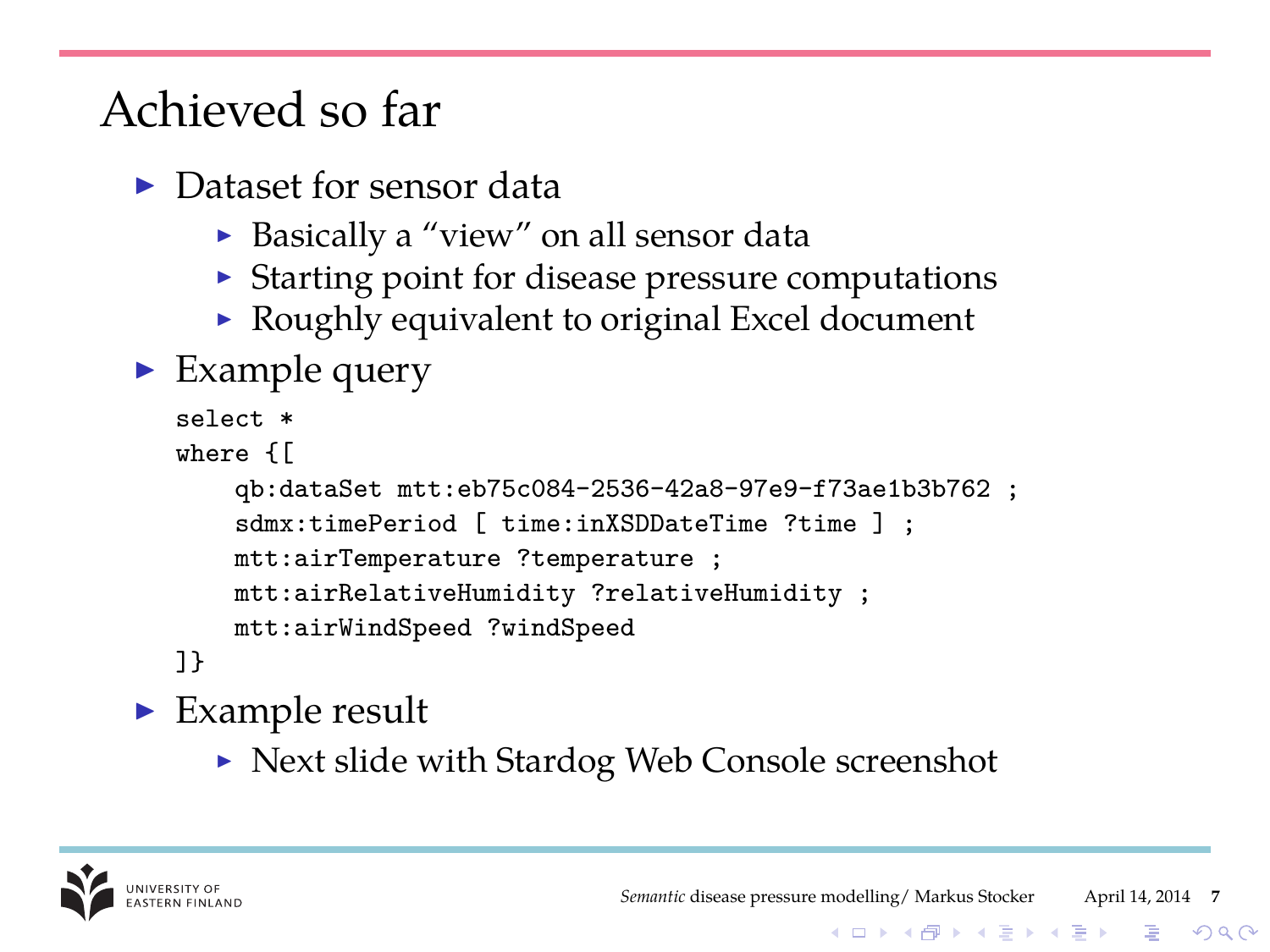| - 52<br>Query<br><b>Browse</b>                                                                                                                                             | <b>△</b> Data ▼                                                                                                                                                                                                                                                                                                                                                                                                                                                                                                                                                                                                                          |             | Ξ                  | Search                        | $\mathbf{r}$ |
|----------------------------------------------------------------------------------------------------------------------------------------------------------------------------|------------------------------------------------------------------------------------------------------------------------------------------------------------------------------------------------------------------------------------------------------------------------------------------------------------------------------------------------------------------------------------------------------------------------------------------------------------------------------------------------------------------------------------------------------------------------------------------------------------------------------------------|-------------|--------------------|-------------------------------|--------------|
| <b>SPARQL Query</b>                                                                                                                                                        |                                                                                                                                                                                                                                                                                                                                                                                                                                                                                                                                                                                                                                          |             |                    |                               |              |
| Prefixes: $\times$ rdfs $\times$ owl $\times$ xsd $\times$ rdf                                                                                                             |                                                                                                                                                                                                                                                                                                                                                                                                                                                                                                                                                                                                                                          |             | Reasoning:<br>None | <b>RDFS</b><br>QL<br>RL<br>EL | SL.          |
| ı<br>$\overline{2}$<br>3<br>4<br>6 select *<br>7 where {<br>8<br>$\mathbf{Q}$<br>10<br>sdmx:timePeriod  <br>11<br>12<br>1 :<br>13<br>14<br>15<br>16<br>17<br>18<br>19<br>٦ | prefix mtt: <http: envi.uef.fi="" mtt#="" wavellite=""><br/>prefix qb: <http: cube#="" linked-data="" purl.org=""><br/>prefix sdmx: <http: 2009="" dimension#="" linked-data="" purl.org="" sdmx=""><br/>prefix time: <http: 2006="" time#="" www.w3.org=""><br/>qb:dataSet mtt:eb75c084-2536-42a8-97e9-f73ae1b3b762;<br/>time:inXSDDateTime ?time<br/>mtt:airTemperature ?temperature ;<br/>mtt:airRelativeHumidity ?relativeHumidity ;<br/>mtt:airWindSpeed ?windSpeed<br/>filter (?time &gt;= "2013-05-20T00:00:00+03:00"^^xsd:dateTime<br/>66 ?time &lt;= "2013-05-21T00:00:00+03:00"^^xsd:dateTime)</http:></http:></http:></http:> |             |                    |                               |              |
| <b>x</b> Clear<br>$\triangle$ Execute                                                                                                                                      |                                                                                                                                                                                                                                                                                                                                                                                                                                                                                                                                                                                                                                          |             |                    |                               |              |
| <b>Results</b><br><b>SPAROL Results</b>                                                                                                                                    |                                                                                                                                                                                                                                                                                                                                                                                                                                                                                                                                                                                                                                          |             |                    |                               |              |
| time                                                                                                                                                                       |                                                                                                                                                                                                                                                                                                                                                                                                                                                                                                                                                                                                                                          | temperature | relativeHumidity   | windSpeed                     |              |
| 2013-05-20T00:00:00+03:00                                                                                                                                                  |                                                                                                                                                                                                                                                                                                                                                                                                                                                                                                                                                                                                                                          | 13.65       | 92.95              | 0.0                           |              |
|                                                                                                                                                                            |                                                                                                                                                                                                                                                                                                                                                                                                                                                                                                                                                                                                                                          | 13.3        | 82.05              | 0.35                          |              |
|                                                                                                                                                                            |                                                                                                                                                                                                                                                                                                                                                                                                                                                                                                                                                                                                                                          | 13.45       | 93.75              | 0.2                           |              |
|                                                                                                                                                                            |                                                                                                                                                                                                                                                                                                                                                                                                                                                                                                                                                                                                                                          | 13.25       | 95.2               | 0.0                           |              |
| 2013-05-21T00:00:00+03:00<br>2013-05-20T00:15:00+03:00<br>2013-05-20T00:30:00+03:00<br>2013-05-20T00:45:00+03:00                                                           |                                                                                                                                                                                                                                                                                                                                                                                                                                                                                                                                                                                                                                          | 13.5        | 95.7               | 0.0                           |              |
| 2013-05-20T01:00:00+03:00                                                                                                                                                  |                                                                                                                                                                                                                                                                                                                                                                                                                                                                                                                                                                                                                                          | 12.6        | 95.6               | 0.0                           |              |
| 2013-05-20T01:15:00+03:00                                                                                                                                                  |                                                                                                                                                                                                                                                                                                                                                                                                                                                                                                                                                                                                                                          | 12.5        | 96.05              | 0.0                           |              |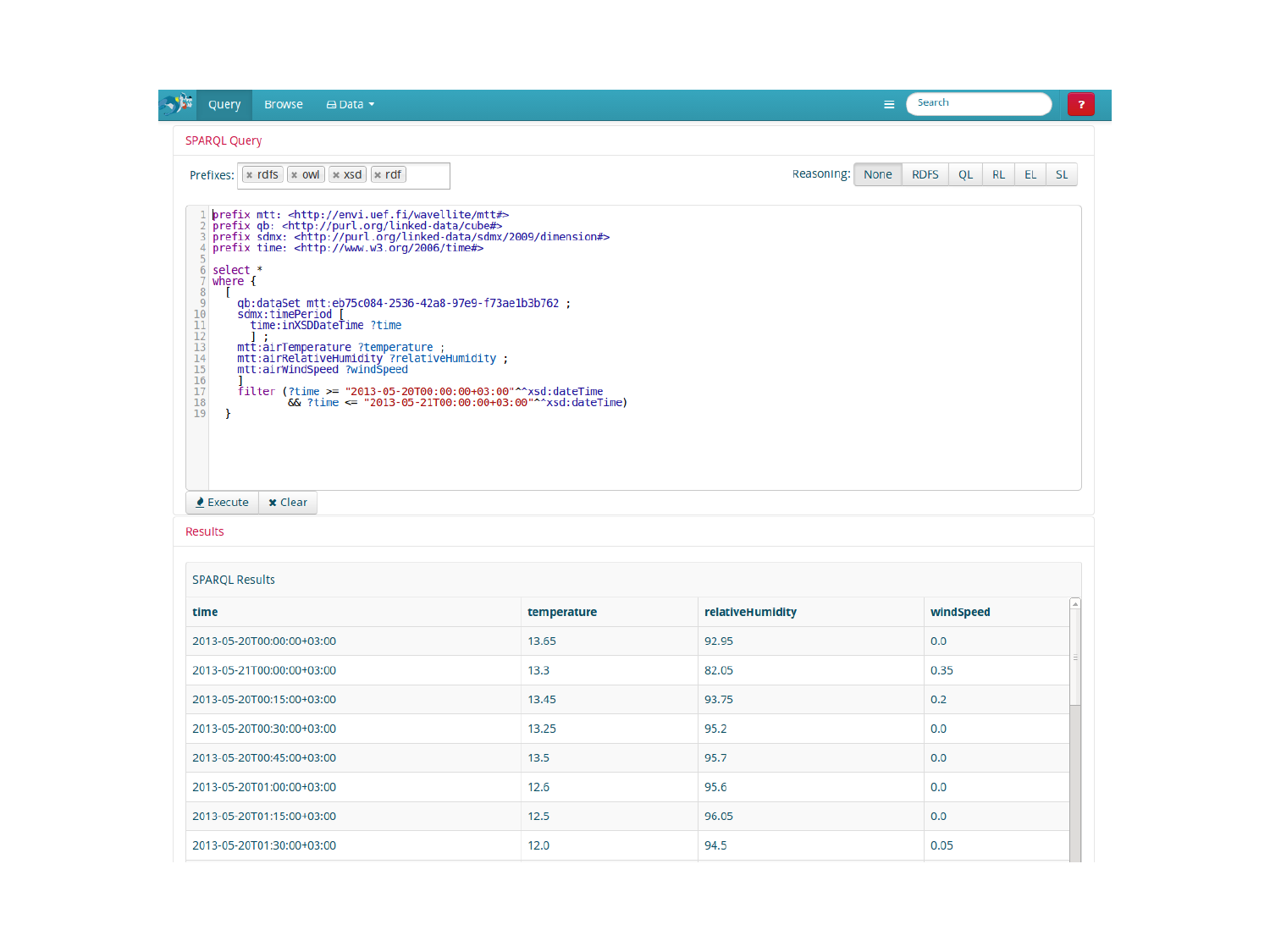## So far quite trivial

- $\blacktriangleright$  True, rather boring database tasks
- $\blacktriangleright$  Just with different technologies
- $\blacktriangleright$  However.
	- $\blacktriangleright$  Terminology used in data and queries defined in ontologies
	- $\blacktriangleright$  Those ontologies ("schemas") are developed by experts
	- $\triangleright$  Some widely in use (de-facto standard)
	- $\blacktriangleright$  Aligned to other well-known standards, e.g. OGC
	- $\blacktriangleright$  Increased interoperability between systems
	- $\blacktriangleright$  Flexibility of graph data structure and databases
	- ▶ Some added goodies, e.g. reasoning
	- $\triangleright$  Open technologies (W3C recommendations)
	- Everything in RDF (instead of Excel, ArcGIS, ...)
	- $\triangleright$  One database (Stardog) and one query language (SPARQL)

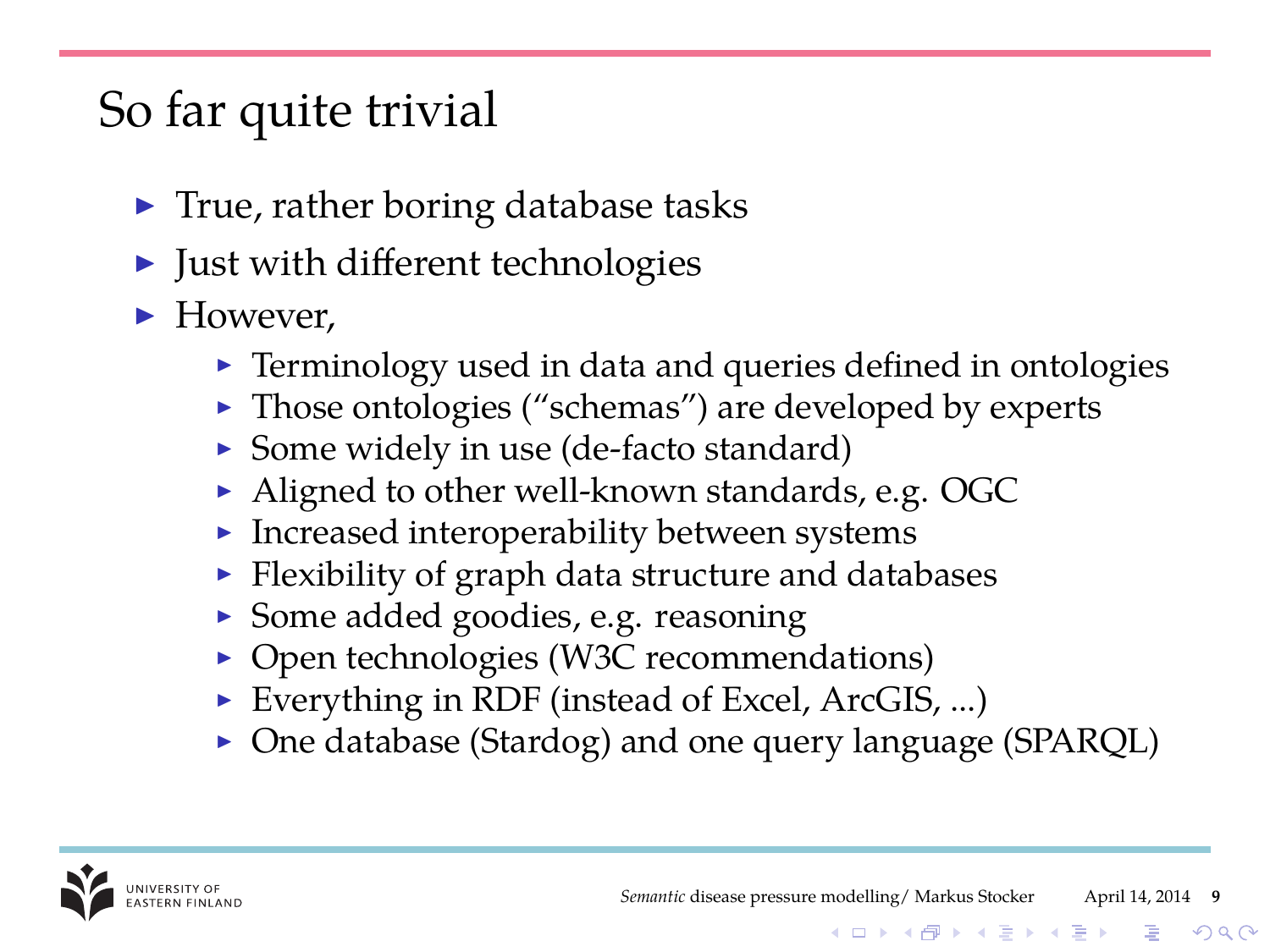- $\triangleright$  Disease pressure model implementation
	- $\blacktriangleright$  Java implementation of disease pressure model description
	- $\triangleright$  Available as a library (independent software package)
	- $\triangleright$  Exposes an API to compute daily and accumulated indexes

### $\blacktriangleright$  Example usage

```
DiseasePressureModel m = new DiseasePressureModel();
m.setPathogen("PyrenophoraTeres");
m.setPrecedingCrop("Wheat");
m.setTillage("Intensive");
m.setCropSusceptibility("Resistant");
m.setAccumulatedRisk(10.0);
m.setTemperature(24.5);
m.setDailyLeafWetnessDuration(11.0);
m.setWindSpeed(2.4);
m.setLeafIsWet(false);
System.out.println("Daily risk: " + m.getDailyRisk());
System.out.println("Accumulated risk: " + m.getAccumulatedRisk());
```
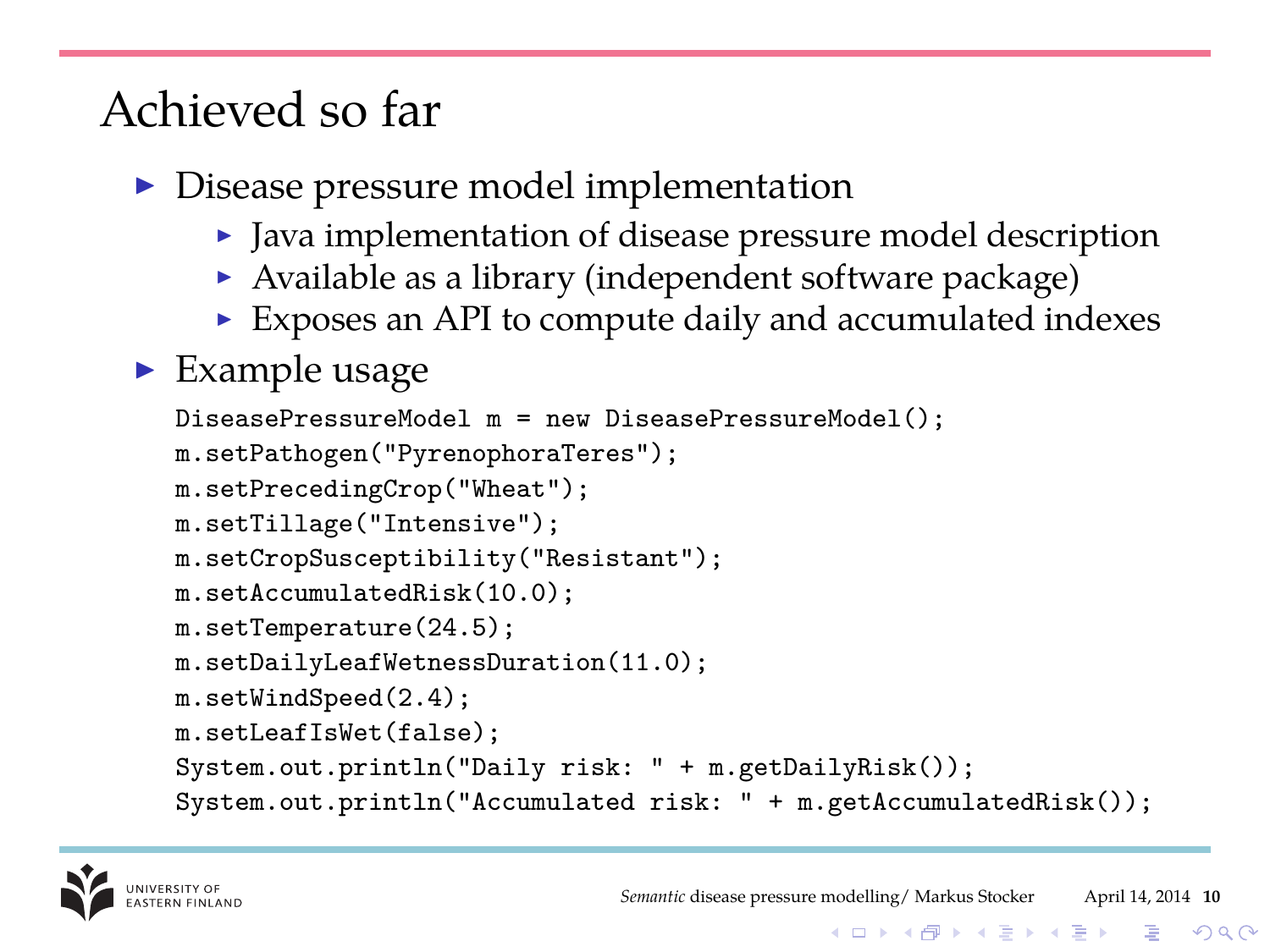- $\triangleright$  Disease pressure computation
	- $\triangleright$  For agricultural parcels Pelto A and Pelto C, and
	- $\triangleright$  Pathogens PyrenophoraTeres and DrechsleraTriticiRepentis
	- $\blacktriangleright$  Wavellite processing module
		- $\blacktriangleright$  Uses the dataset for sensor data
		- And the disease pressure model library
		- $\triangleright$  Computes model parameters (e.g. daily mean T)
		- $\triangleright$  As well as daily and accumulated indexes
		- $\triangleright$  For each pathogen and agricultural parcel
		- $\blacktriangleright$  Represents computation results as dataset observations
		- **Persists dataset to store (Stardog)**
	- $\blacktriangleright$  Wavellite situation engine
		- $\blacktriangleright$  Uses the dataset with accumulated indexes
		- $\triangleright$  To extract (acute) outbreak situations
		- $\blacktriangleright$  Represents and persists situations

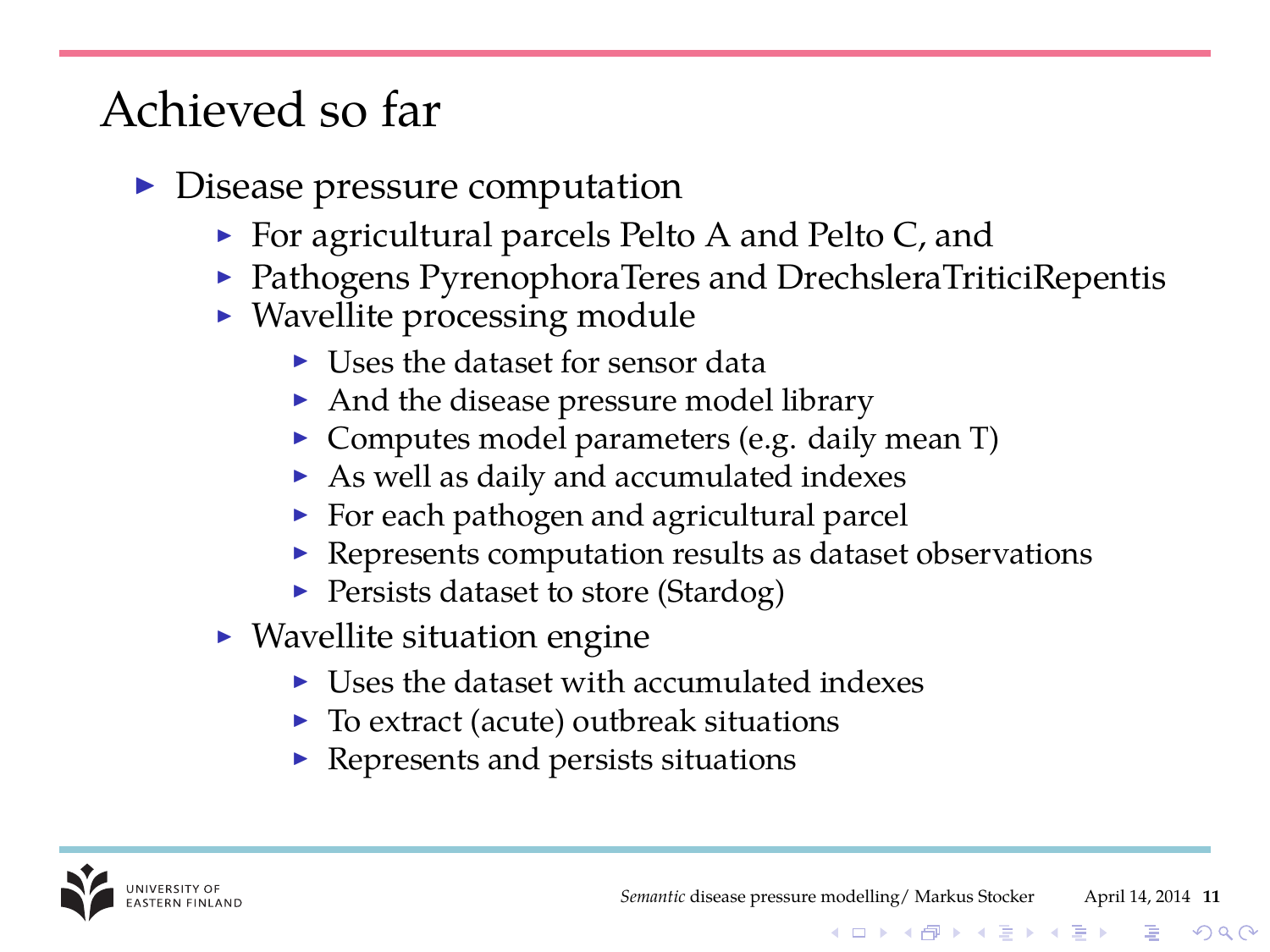- $\triangleright$  Situation visualization
	- $\blacktriangleright$  Use Wavellite browser to visualize outbreak situations
	- $\triangleright$  Generic JavaScript client for situation visualization
	- $\triangleright$  Supports timeline and map visualization
	- $\triangleright$  Some support for filtering (e.g. time interval)
	- $\triangleright$  RESTful interaction with Wavellite server
	- $\blacktriangleright$  Available at
		- $\blacktriangleright$  http://enviapps.uef.fi/wavellite-browser
	- $\blacktriangleright$  Some screenshots

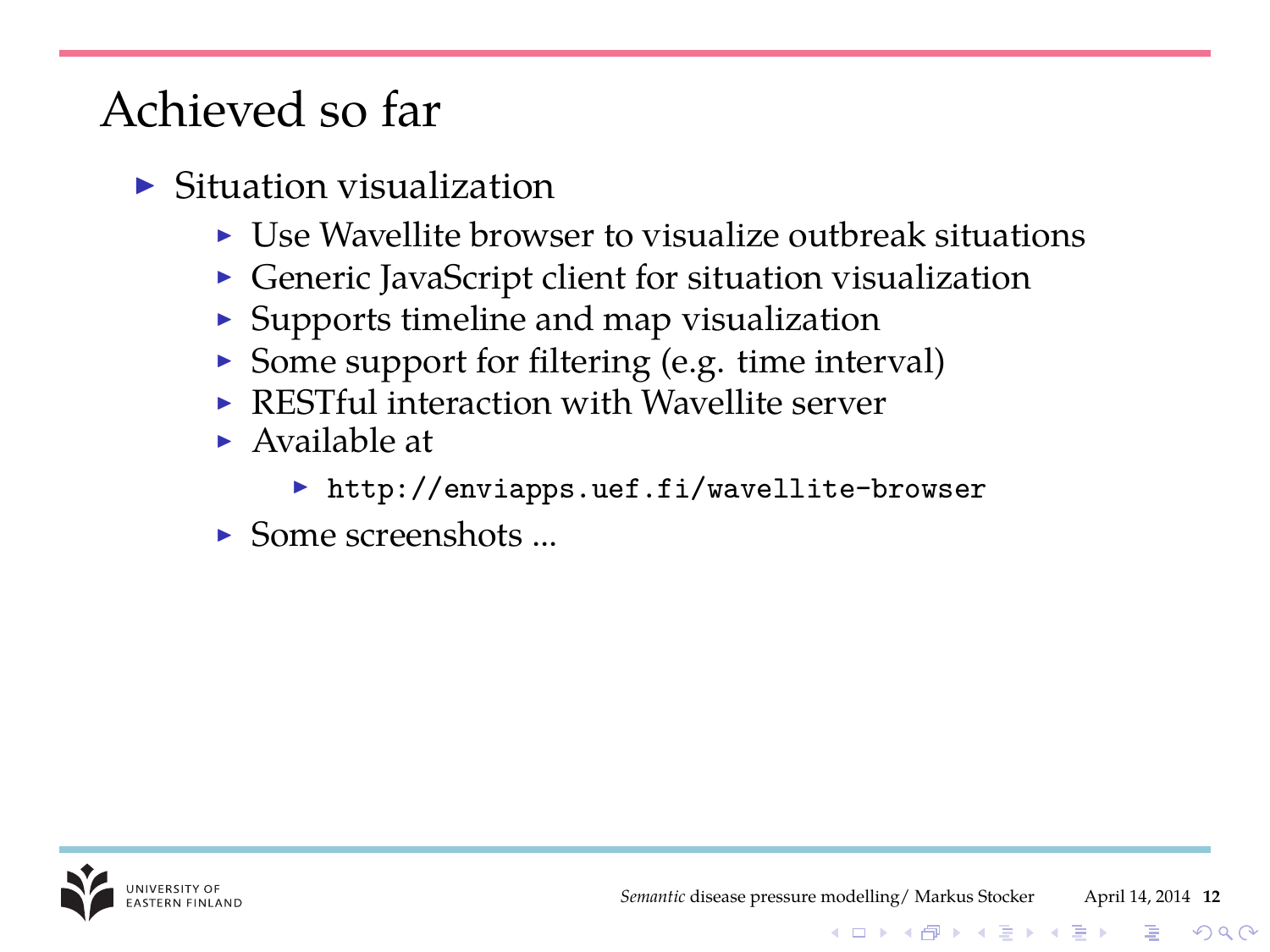### Relation

http://envi.uef.fi/wavellite/mttiloutbreakRisk http://envi.uef.fi/wavellite/mtt#acuteOutbreakRisk

ᅱ

Ĥ

### **Start date**

**Service** 

#### **End date**

ш. **Service** 







24.39015, 60.43060

G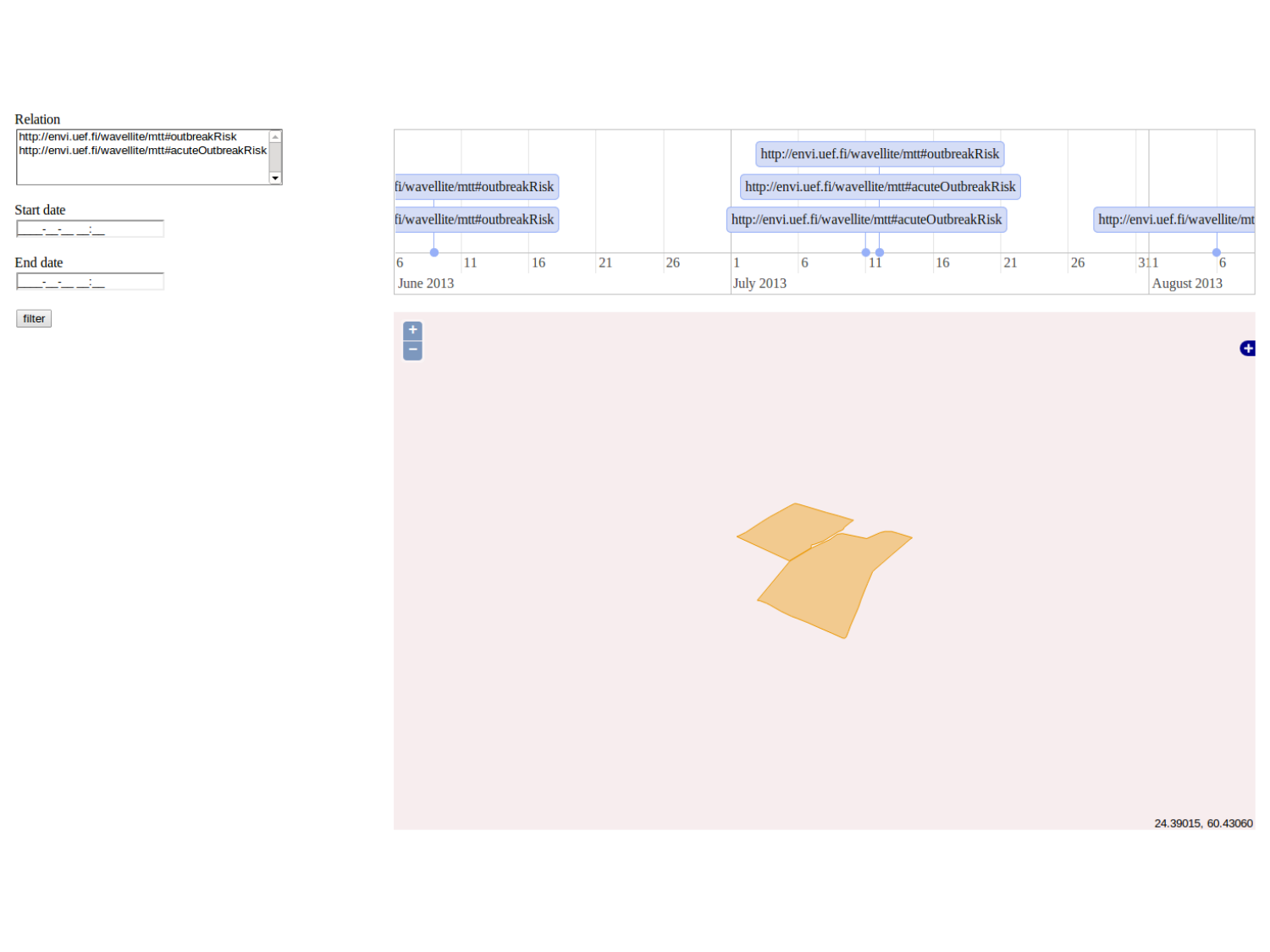### Relation

http://envi.uef.fi/wavellite/mttiloutbreakRisk http://envi.uef.fi/wavellite/mtt#acuteOuthreakRisk

ы

Start date 2013-07-01.00:00

End date 2013-08-01 00:00

filter

**Relation** http://envi.uef.fi/wavellite/mtt#acuteOutbreakRisk

Value Pelto A

Value DrechsleraTriticiRepentis

**Spatial location** http://envi.uef.fi/wavellite/mtt#agricultural-parcel-9270503501- $\overline{A}$ 

**Temporal location** Fri Jul 12 2013 00:00:00 GMT+0300 (EEST)

**Polarity** True